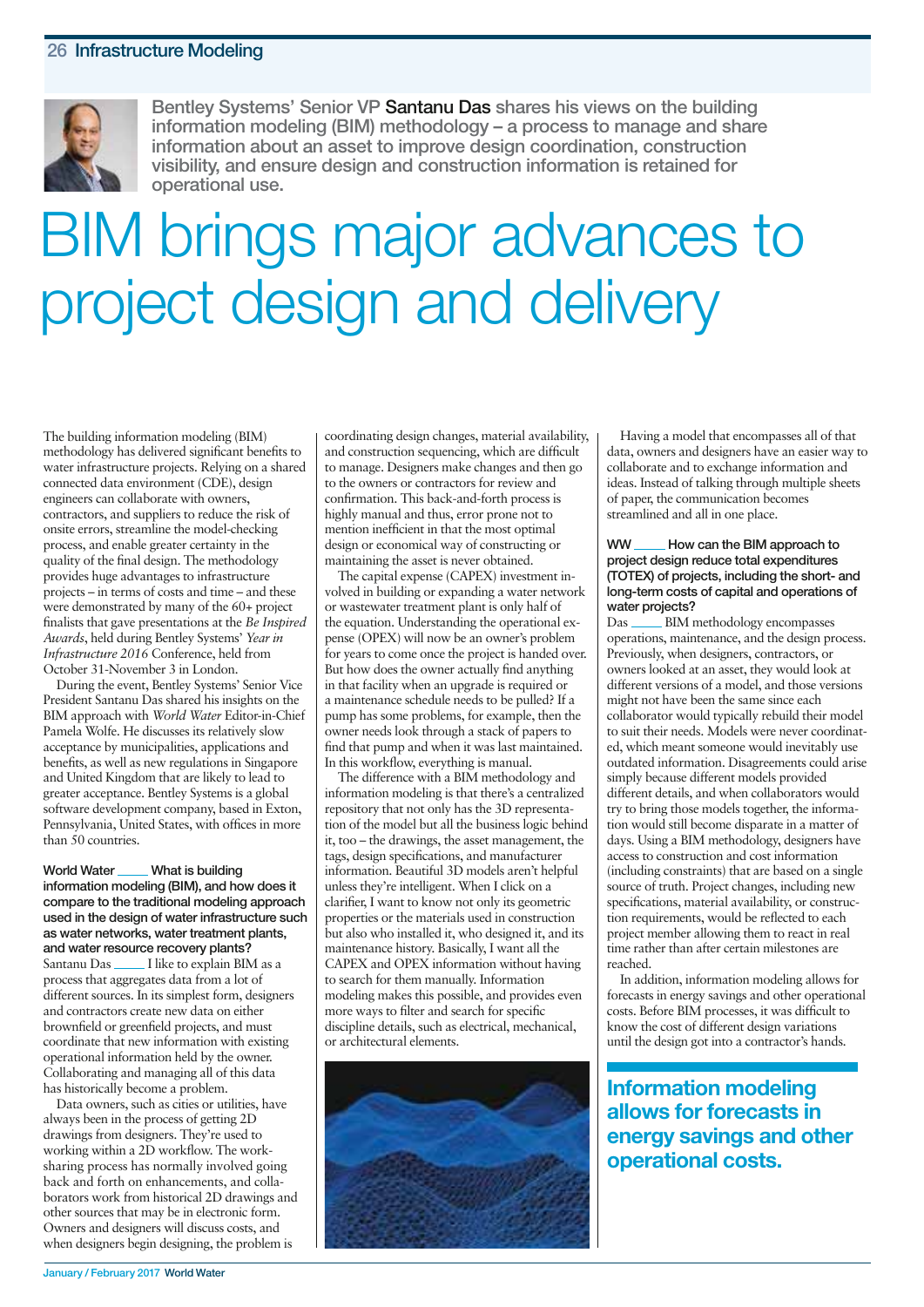A designer would work feverishly to make sure that the design would pass regulations and requirements, but once the design would be passed along to the contractor, a contractor might say that the design would be impossible to build or that costs would greatly exceed what was originally anticipated.

With an intelligent information model and an information worksharing and content management system such as Bentley's AECOsim Building Designer and ProjectWise, this problem can be averted because the designer and contractor can look at the up-to-date design documents simultaneously. A contractor can give cost information to a designer for a wide variety of areas – manufacturing, transportation, labor – while the designs are in progress. A designer can use this immediate feedback to evaluate factors such as the budget or project feasibility to make adjustments while designing. This ability to collaborate saves a lot of money in the contracting process, reducing total expenditure (TOTEX), and it also saves a lot of time spent reviewing and revising unworkable designs.

The information exchange that becomes available with Bentley's information modeling products allows collaborators to share a connected data model and streamline the information so much easier.

#### **WW Could you provide an example?**

Das \_\_\_\_\_\_ The benefits of this type of modeling became even more apparent in a recent project that involved a wastewater treatment facility with some site-specific concerns. The footprint of the asset was positioned in such a way that a simple solar analysis in AECOsim Building Designer predicted an increase in ambient temperature during peak operating hours. Thus, a very expensive cooling system had to be installed. But if the location or the angle of the building could have been changed, for example rotating the footprint on the site by 15 degrees, to avoid direct sun coming into the windows, then more than half a million US dollars in HVAC costs could have been saved.

An integrated model in this case accelerates coordination and reduces design cost by integrating all major aspects of your plant design. This includes civil grading for evaporation ponds, structural design of clarifiers, piping gallery layout, building design for control, blower, and co-generation facilities, as well as electrical controls for bar screen, conveyor, and sluice gate motors. Because a specific discipline now knows the effects of their design changes on other disciplines (through a connected model), project coordinators can now go through several permutations of the design in a matter of days to find an optimal outcome. We call this multidiscipline optimization and we can do this with Bentley's Optioneering Services.

#### **WW Which Bentley design software products could be used to address these site-specific concerns?**

Das **In the past**, designers were more separated from cost impacts or site-specific concerns. But now that designers have access to more information that's combined into an intelligent data model, they can make better, more cost-effective decisions. Using Bentley's Optioneering or the company's other cloud-based services such as SITEOPS and Structural Insights,

## **Water industry leaders are realizing it's important to adopt BIM methodologies to stay competitive.**

designers can now iterate models and find more optimum ways of creating assets while minimizing costs. SITEOPS can quickly tell you the optimum grading and cut and fill costs for your plant footprint while Structural Insights can compare the material costs vs. design criteria dynamically on a browser or your mobile device. OpenPlant is also a key technology that enables designers to configure a proper piping layout, optimize cable tray and duct bank requirements, and integrate your PFDs and PIDs without manually having to convey changes.

**WW CEO Greg Bentley announced at The** *Year in Infrastructure 2016* **Conference that its reality modeling software is being embraced in the mainstream, citing its use in 15 of 60+** *Be Inspired* **project finalists. Specifically, how could reality modeling – the potentially continuous capture of ground conditions for processing into engineeringready reality meshes – be applied in the design of treatment facilities?**

Das Up to 30 percent of the design cost on a typical brownfield treatment plant project is spent on executing and processing site surveys and laser scans to address out-of-date and missing records. After projects end, drawings become out of date as equipment changes occur during operations and maintenance, forcing each project to repeat the cost of establishing an accurate as-built reference.

Bentley's water and wastewater plant design solutions break this cycle. Through BIM methodologies, the solutions enable the construction of a data-rich intelligent asset model that is a single, current source of information for your enterprise. Field staff access the model and provide markups that engineering uses to maintain an accurate as-built record that saves brownfield projects time and money.

With the availability of technologies like LiDAR and photogrammetry (through UAVs), capturing reality and creating a baseline for your design model is easier than ever.

Bentley's solutions include software applications like ContextCapture to create an accurate 3D model of your existing treatment plant using laser scan data or simple digital photographs. The photographs can then be converted automatically to a 3D reality mesh that can be measured, modified, and appended with additional design information to accelerate the assembly of your model. Additional applications like AECOsim Building Designer and OpenPlant complete your asset model with the automatic production of 2D drawings and linking to equipment specifications and other engineering data.

Your organization may also have a large investment in point clouds. Point clouds are valuable for as-built conditions for sure, but what if you could use the point cloud to create demolition drawings to be used during maintenance replacements and upgrades.

Taking it one step further - what if you could use those point clouds to locate, and create intelligent 3D piping and equipment components?

Creating 3D models in the past was time consuming. It required specially trained personnel and a "from-scratch" approach. Having the ability to start the model from a point cloud makes it easier for your designers to create 3D models quickly and easily and helps them be more proficient working in a 3D environment.

#### **WW Are municipalities adopting the BIM approach?**

Das \_\_\_\_\_\_\_Unfortunately, in the water and wastewater sectors, few clients are taking advantage of the benefits of BIM and the sector has lagged behind other industries. Oil and gas has been in the forefront of adopting BIM methodologies, followed by other industrial, manufacturing, and consumer packaging applications. But for some reason, water and wastewater has lagged in adopting this technology.

#### **WW What reasons do you think explain this hesitation?**

Das \_\_\_\_\_\_ One reason may be that designers consider the complexity level to be lower for water sector facility designs than, for example, an offshore oil facility. So, owners and their ecosystem of designers and contractors haven't been able to determine the ROI of upgrading their 2D process to a BIM process.

But now water industry leaders are realizing that it's important to adopt BIM methodologies to stay competitive. To upgrade or expand facilities today, it's just not possible to do it via a manual process and remain competitive.

Owners also realize that they need to save tax dollars and costs, and they need to find out how to become more efficient. For example, using BIM processes, they could avoid the cost of printing 10,000 pages of document forms and hiring extra staff to handle the management of the paperwork including change orders, transmissions and submissions, maintenance records, etc. A proper engineering and asset management system like ProjectWise and AssetWise could eliminate this operational expense.

Another problem is that water is practically free. If it were like oil and gas or part of the commodity trading market, I think you would see that level of efficiency of a capital market that's driven by efficiencies of a free-market system.

**WW Some countries, however, such as the United Kingdom and Singapore, are actively pushing this trend forward by requiring project documentation for certification to be submitted in BIM Level 2 format. First, before you explain the current status of its adoption, what is the difference between BIM Levels 1 and 2?**

Das \_\_\_\_\_\_ Governments around the world including the UK and Singapore have recognized that the process of moving the industrial and construction industries to a seamless collaborative working environment will be progressive, with distinct and recognizable milestones being

*Continued on page 45*